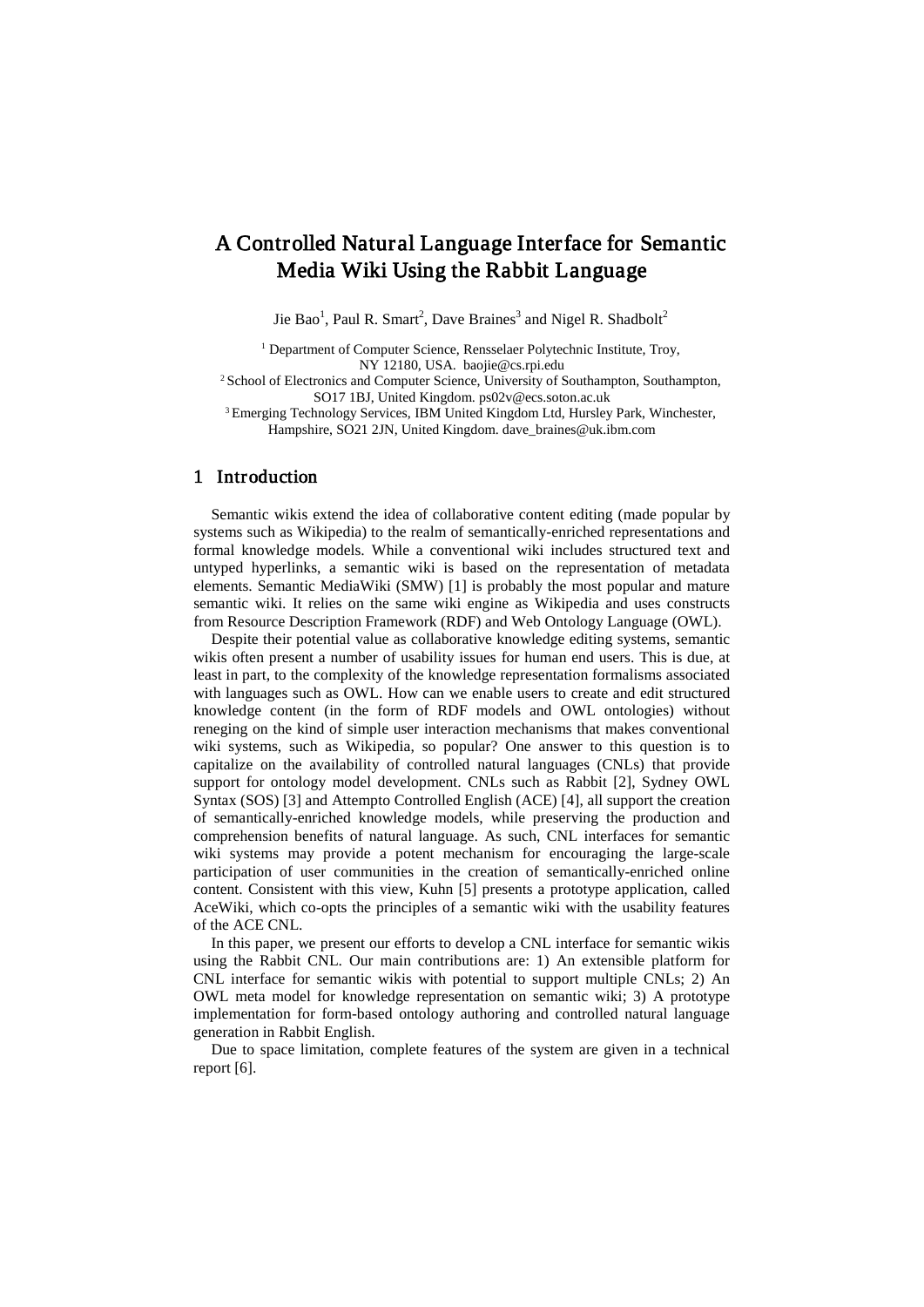#### 2 System Architecture



Fig. 1. Architectural overview of a system providing a CNL interface to SMW

Figure 1 illustrates the architecture of a prototype system that provides a CNL interface to a semantic wiki system, namely SMW. The architecture includes the following components:

- Form-based Editor: This is an editing interface that allows users to create and edit knowledge statements using the target CNL (Rabbit in the prototype system).
- CNLG Module: This is a Controlled Natural Language Generation (CNLG) module that can generate CNL sentences based on the knowledge statements (RDF triples) associated with a wiki page. The CNLG Module accepts a set of knowledge statements and renders these as embedded CNL statements on semantic wiki pages.
- Wiki Script Interface: This interface supports the generation of semantic wiki scripts using the usual wiki editing interface. These wiki scripts can describe knowledge in either informal way (e.g., plain text) or in a formal way (i.e., using a semantic annotation syntax).
- RDF Interface: This is an interface that supports an RDF-based view of a wiki page. It is intended for users that are familiar with RDF models.
- Database (DB): This is the wiki database that stores both semantic (i.e. RDF triples) and non-semantic (i.e. the free text contents of wiki pages) data.
- Import/Export Modules: A number of import/export modules handle the communication with external tools and knowledge technology components.

 The system inherits the inherent collaborative nature of wikis, and can co-opt with many existing wiki features for improving collaboration. For example, in our approach it is easy to track change history and provenance information of ontology editing, and revert an erroneous edit. The browser-based editing environment offers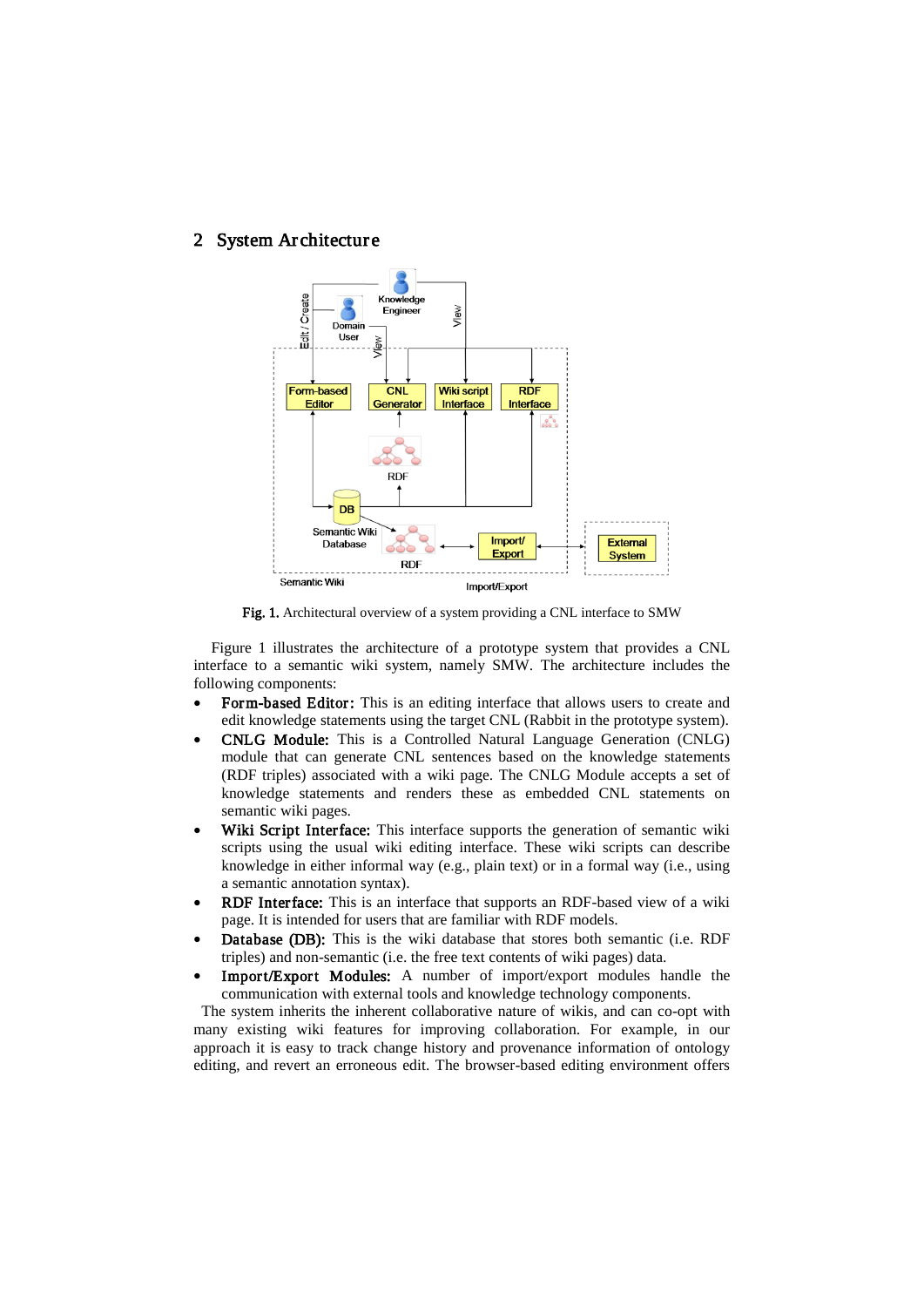high portability and accessability that many desktop-based tools lack. In particular, the semantic wiki-based approach allows both formal and informal descriptions of knowledge, thus may cover more life cycle phases of knowledge engineering. Finally, as the key components of our system (CNL verbalizers, the OWL meta model, and form-based editor) are themselves stored as wiki pages, the system is highly transparent and easier to extend.

We have implemented a prototype semantic wiki system based on the system architecture presented in Figure 1 (see http://tw.rpi.edu/proj/cnl/). The system enables users to create and edit knowledge models using a form-based interface and it renders semantic content as embedded CNL statements using the Rabbit CNL.

### 3 Semantic Wiki Extensions for CNL Editing

In order to accommodate CNLs, such as Rabbit, within a semantic wiki system, we need to address a number of expressivity constraints associated with conventional semantic wiki systems, such as SMW. SMW does not provide full support for OWL modeling formalisms, and this introduces a mismatch between the kind of knowledge statements that can be represented in Rabbit and the kind of knowledge statements that can be created in SMW.

In order to address this limitation, we developed a meta-model extension to SMW, called SMW-mOWL. SMW-mOWL represents an OWL ontology using a set of 'semantic templates<sup>[1](#page-2-0)</sup>', each of which encodes information about a particular type of ontology element (i.e. classes, properties and individuals). The Template:Class<br>template thus encodes information about OWL classes, while the about OWL classes, Template:Property and Template:Individual templates encode information about OWL properties and OWL individuals, respectively. Each of the various axioms and expressions associated with an ontology element (such as a class) is also represented as an instance of a specific semantic template. Thus, the template Template: Some represents the owl: some sValuesFrom restriction, while the template Template: ClassRelation can be used to represent the Template:ClassRelation can rdfs:subclassOf axiom. The motivation behind this meta-modeling approach is based on a number of design considerations. These include the following:

• Correspondence to the OWL Abstract Syntax (OWL-AS): SMW-mOWL is intended to have a direct correspondence to OWL-AS. Ontology elements, axioms and class expressions in SMW-mOWL are all represented as corresponding wiki templates. For example, the class:

> Class(Rabbit partial Animal restriction(eats someValuesFrom(FreshVegetable)))

is represented in the semantic wiki as a page using the Template:Class, Template:ClassRelation and Template:Some templates. This results in the following meta-model representation of the aforementioned class:

{{Class|label=Rabbit|plural=Rabbits}}

<span id="page-2-0"></span><sup>&</sup>lt;sup>1</sup> A semantic template extends the usual wiki template with the ability to turn wiki script into semantic annotations with a predefined skeleton, or to control look-and-feel of pages that use the template.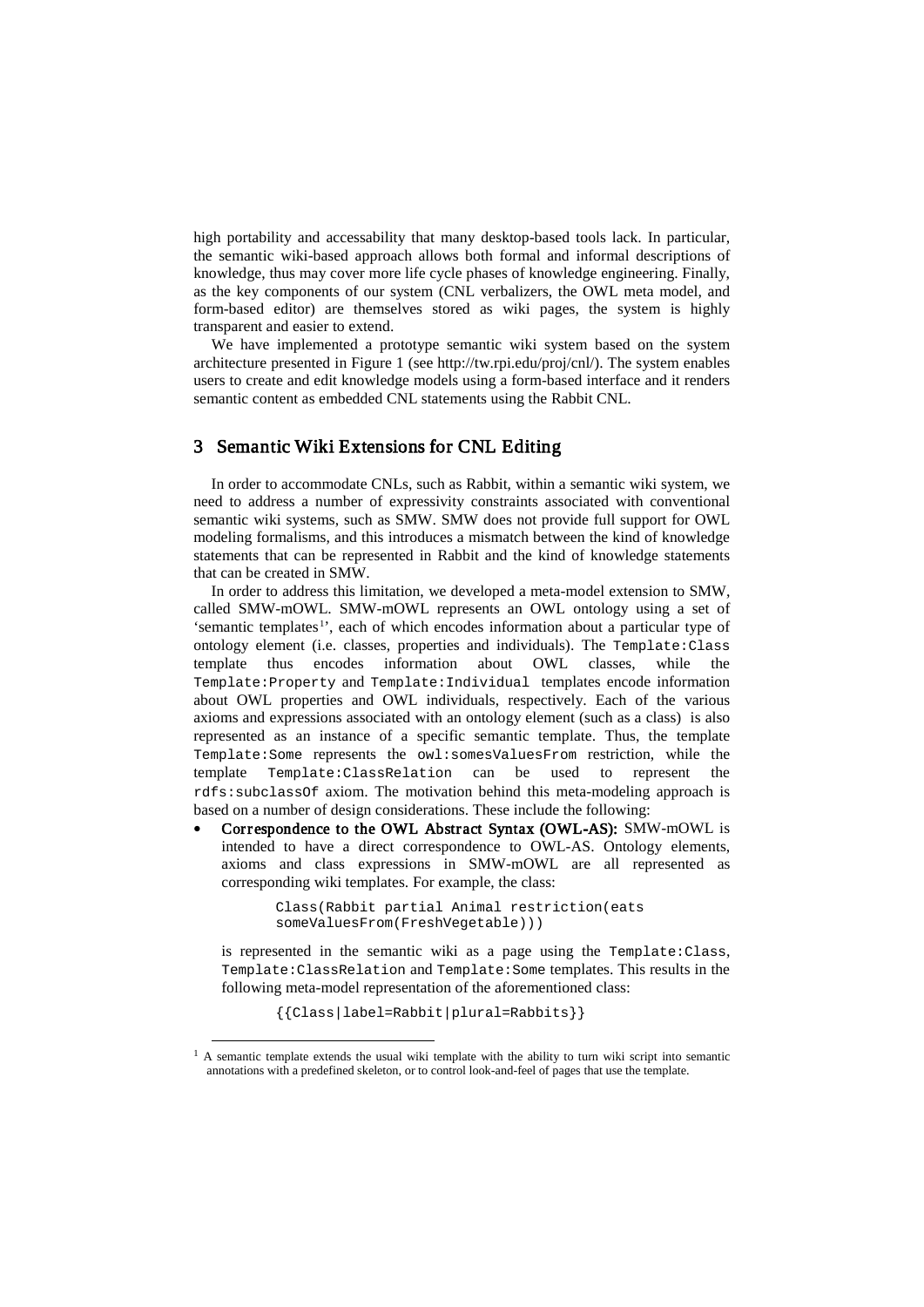```
{{ClassRelation|type=subClassOf|class=Animal}}
{{Some|on property=eats|on class=FreshVegetable}}
```
This correspondence between OWL-AS and SMW-mOWL has a couple of advantages. Firstly, OWL-AS can be used as an intermediate syntax for knowledge exchange between SMW and other tools. Secondly, it provides an extensible framework for supporting multiple CNLs within the SMW environment.

- UI Correspondences: The design of SMW-mOWL is intended to have a direct correspondence to the SMW knowledge editing system. By utilizing what are called 'semantic forms' within SMW, each template can be edited using a formbased interface. Having an OWL meta-model thus provides us with a low-cost solution to the problem of implementing a full OWL ontology editor within the SMW environment.
- Query Convenience: The use of a template-based mechanism for SMW-mOWL allows us to store the OWL ontology in the SMW database and to use SMW-QL (the query language for SMW) to retrieve information from the model.

| discussion<br>history<br>category<br>view source                                                                          |                                                  |
|---------------------------------------------------------------------------------------------------------------------------|--------------------------------------------------|
| Category:Rabbit                                                                                                           |                                                  |
|                                                                                                                           | Category:Rabbit [ Edit ]                         |
| <b>English Label:</b>                                                                                                     | Rabbit                                           |
| <b>English Plural:</b>                                                                                                    | Rabbits                                          |
| Comments:                                                                                                                 | This is the rabbit class.                        |
| 中文名字(Chinese Label):                                                                                                      | 免子                                               |
| 中文里词(Chinese Unit Word):                                                                                                  | 只                                                |
| In ontology:                                                                                                              | <b>Rabbit Ontology</b>                           |
|                                                                                                                           | "Category:Rabbit" in "Rabbit" Controlled English |
| Rabbit is a concept, plural Rabbits.                                                                                      |                                                  |
| Every Rabbit is a kind of Animal.<br>٠                                                                                    |                                                  |
| No Rabbit is a Duck.<br>٠                                                                                                 |                                                  |
| Rabbit and Hare are equivalent.<br>٠                                                                                      |                                                  |
| Rabbit and Wolf are mutually exclusive.<br>٠                                                                              |                                                  |
| Every Rabbit is exactly one of Bugs Bunny OR Peter Rabbit.<br>۰<br>Every Rabbit is a White Rabbit or a Black Rabbit.<br>٠ |                                                  |
| Every Rabbit is a Cute Thing and a Mammals.<br>٠                                                                          |                                                  |
|                                                                                                                           |                                                  |

Fig. 2. Semantic wiki page containing Rabbit CNL sentences for an OWL class.

At the present time, the meta-modeling approach described above provides a significant fragment of representational support for OWL. The form-based interface, however, does impose limits on what kinds of expression a user can create within the system. The user cannot create class expressions of arbitrary complexity, for example, class expressions where the value of a quantifier restriction is itself a complex expression rather than a named class. The following class cannot therefore be created within the semantic wiki system using the form-based interface:

> Class(Rabbit partial Animal restriction(eats someValuesFrom(intersectionOf(Vegetable restriction(isFresh value(true))))))

Our future work on the form-based interface, as well as the CNL interface (see section 2), will aim to address this shortcoming.